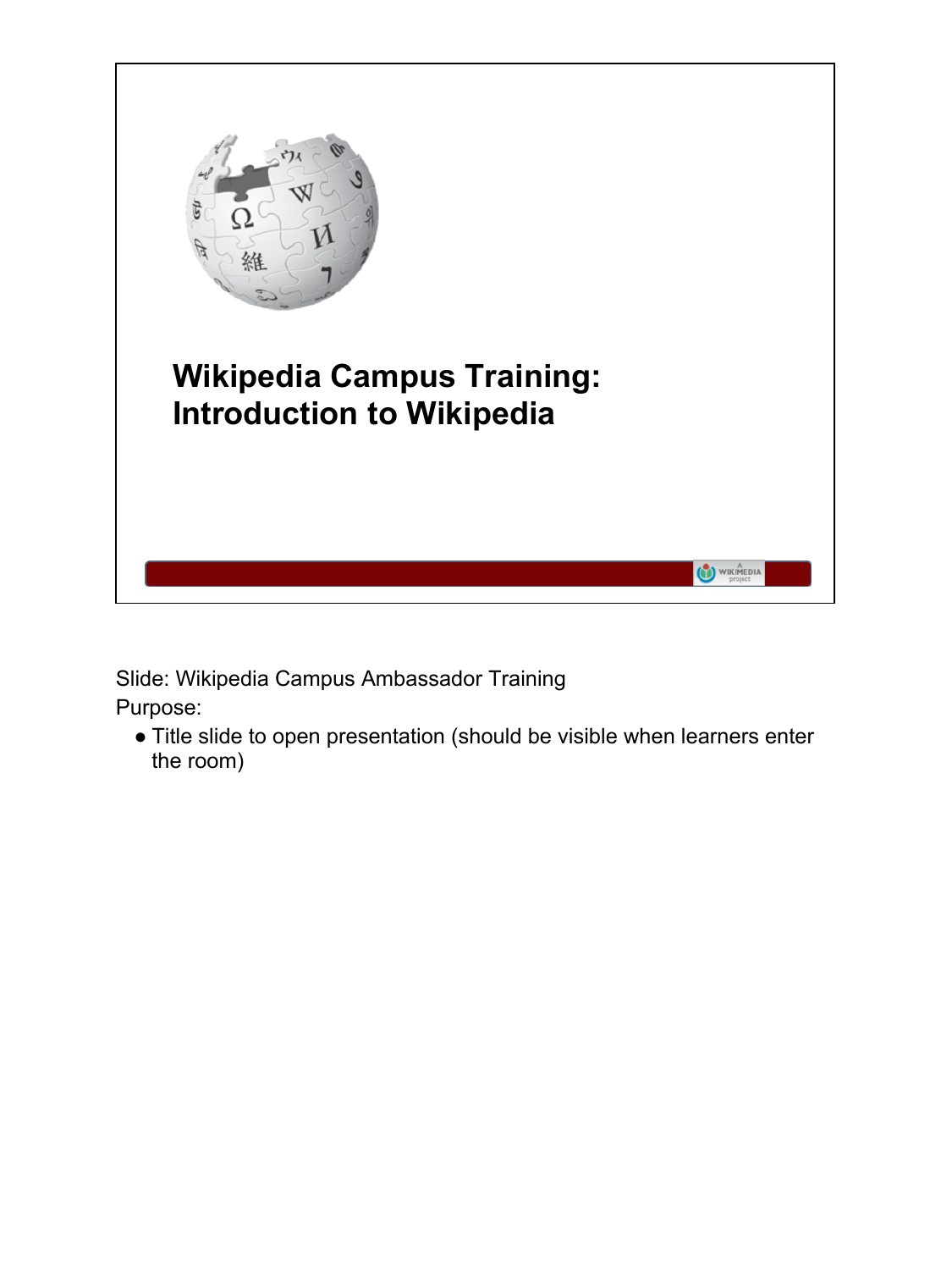

Slide: Wikipedia's Reach

Purpose:

• Show breadth of online audience that Wikipedia reaches Timing: 1 minute

Facilitation Notes/Talking Points:

Say:

- Wikipedia is the fifth most visited website in the world.
- It receives 400 million visitors each month and serves more than 11 billion page requests a month

Image source:

http://en.wikipedia.org/wiki/File:2006megacities.PNG by User:Anwar sasdat. Creative Commons Attribution-ShareAlike 3.0 Unported.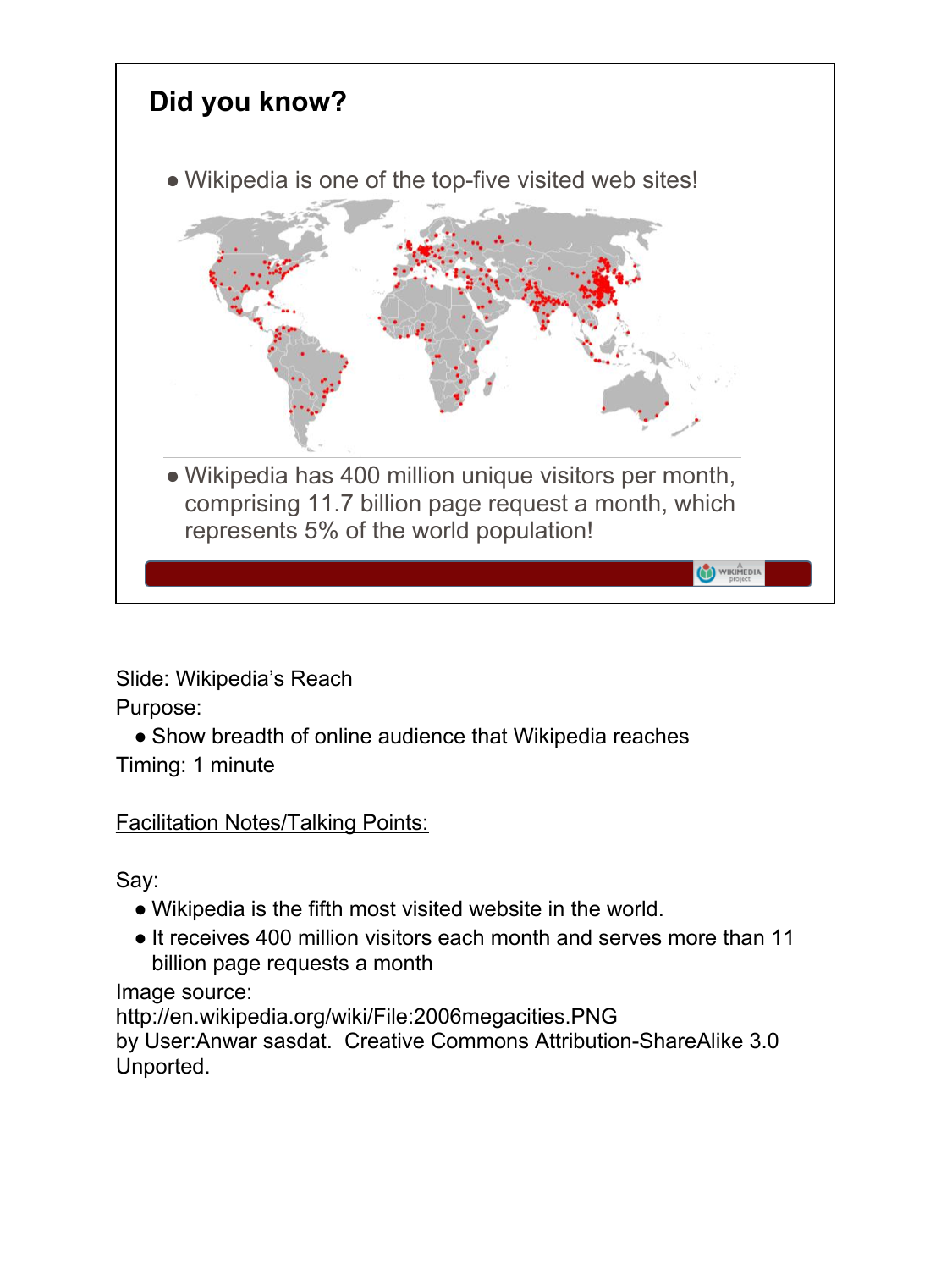

Slide: How Does It Work? Purpose:transition slide Timing: 1 minute

Resources:

● Four short, slick feel-good videos introducing people to the idea that there's a community of volunteers that write Wikipedia and that anyone can edit: http://commons.wikimedia.org/wiki/Category: September\_2010\_Wikipedia\_Videos

Facilitation Notes/Talking Points: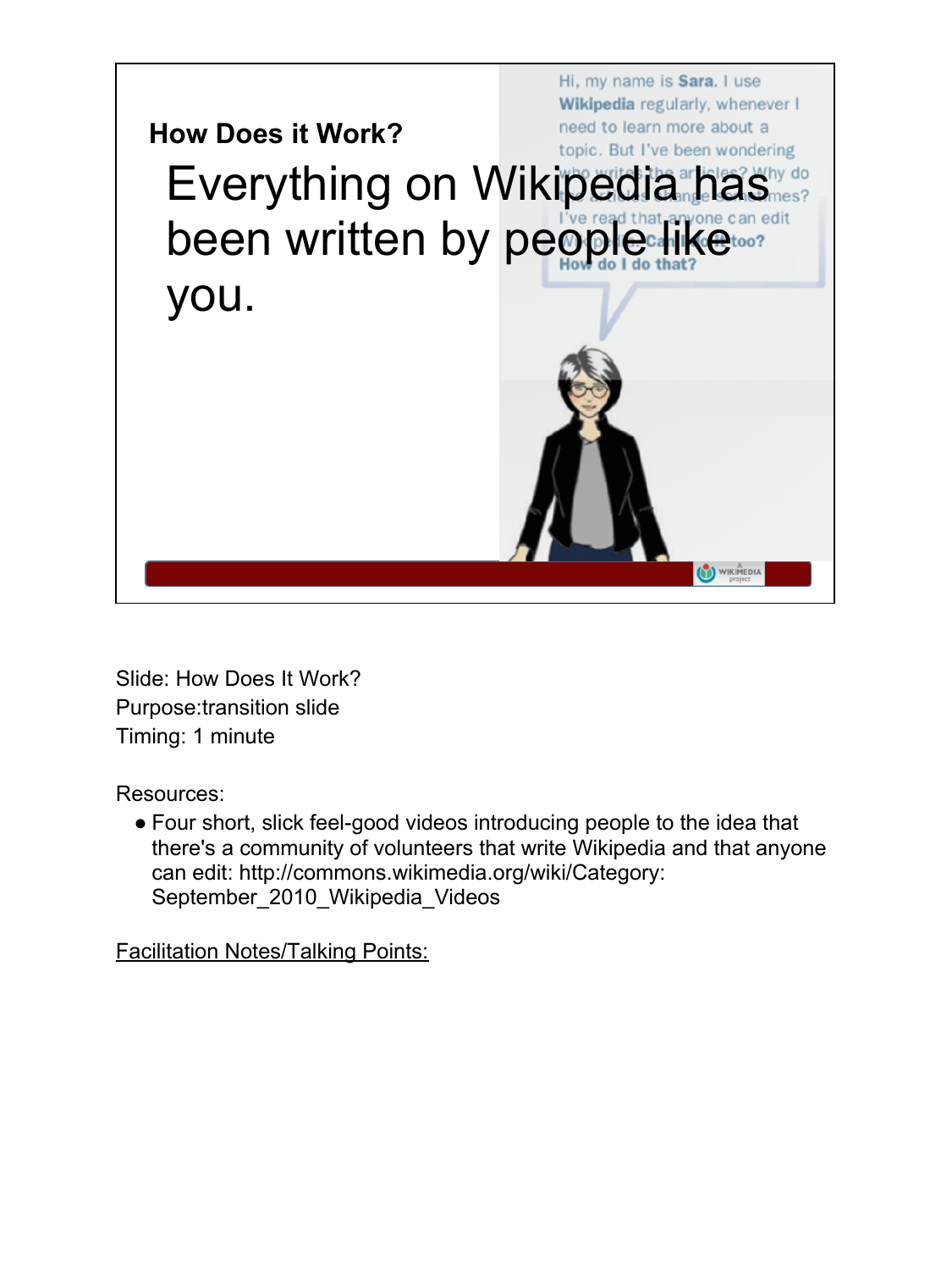

Slide: The Collaborative Community and Wikipedian Roles Purpose:

- Define a typical Wikipedian's characteristics and role as a volunteer.
- Explain the collaborative community and how it functions.
- Timing: 5 minutes

### Facilitation Notes/Talking Points:

### Say:

- Let's take a look at the variety of ways Wikipedians contribute.
- Writing: Self explanatory -- writes articles!
- Editing: Improves the language, adding sections, references, etc.
- Copyediting: Makes minor edits (for example, spelling & grammar correction) as well as suggesting improvements to articles.
- Formatting: Formats articles, for example by structuring articles according to the established encyclopedic "look", or links to other articles.
- Adding references: Adds citations, links, and resources to ensure all information is provided.
- Helping new users: Monitors help request pages and helps new users
- Images/photographs/Illustration: Uploads images or visual aids relevant to the article, such as maps, photographs or films.
- Subject Matter Expert: Ensures factual accuracy of the articles. This person is knowledgeable about a specific topic and provides data and information that is readily available to experts in that subject area.
- Mediator: Provides guidance on social norms that are conducive to constructive discussion. Moderates discussion on controversial topics to keep focus on neutral point of view and verifiability.
- Administrator: Bans vandals, locks and deletes pages when necessary, maintains the site interface
- How will you contribute? We'll show you right now.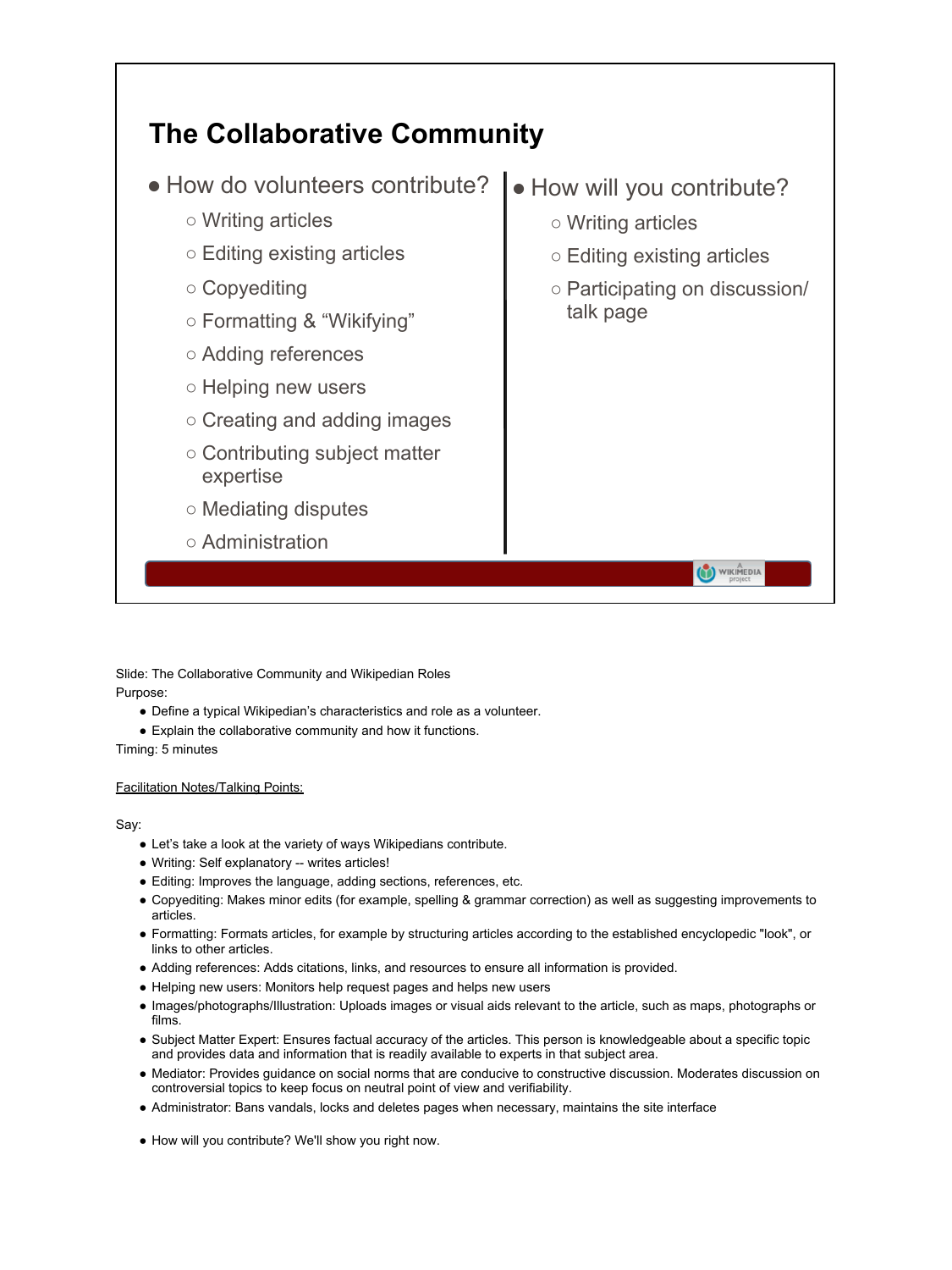

Slide: Edit an article Purpose:

• Give attendees the ability to see live edits Timing: 10 minutes

Resources:

● More visualizations of Wikipedia editing: http://infodisiac.com/Wikimedia/Visualizations/

### Facilitation Notes/Talking Points:

Be logged in under your user account before class starts. When you get to this slide, ask a student in the audience to suggest an article.

Find a sentence in the article that could use clarification; make the edit. Add "clarify sentence" (or some description of what you've done) in the edit summary and click save.

Show the class the revised page. Say, "you've just improved Wikipedia."

Click on the two links (ideally have them up in tabs before you start). The first shows all the changes to the English Wikipedia that happen each second. There are, on average, about 150 edits per minute.

The second shows that at any given moment, you can find someone editing worldwide.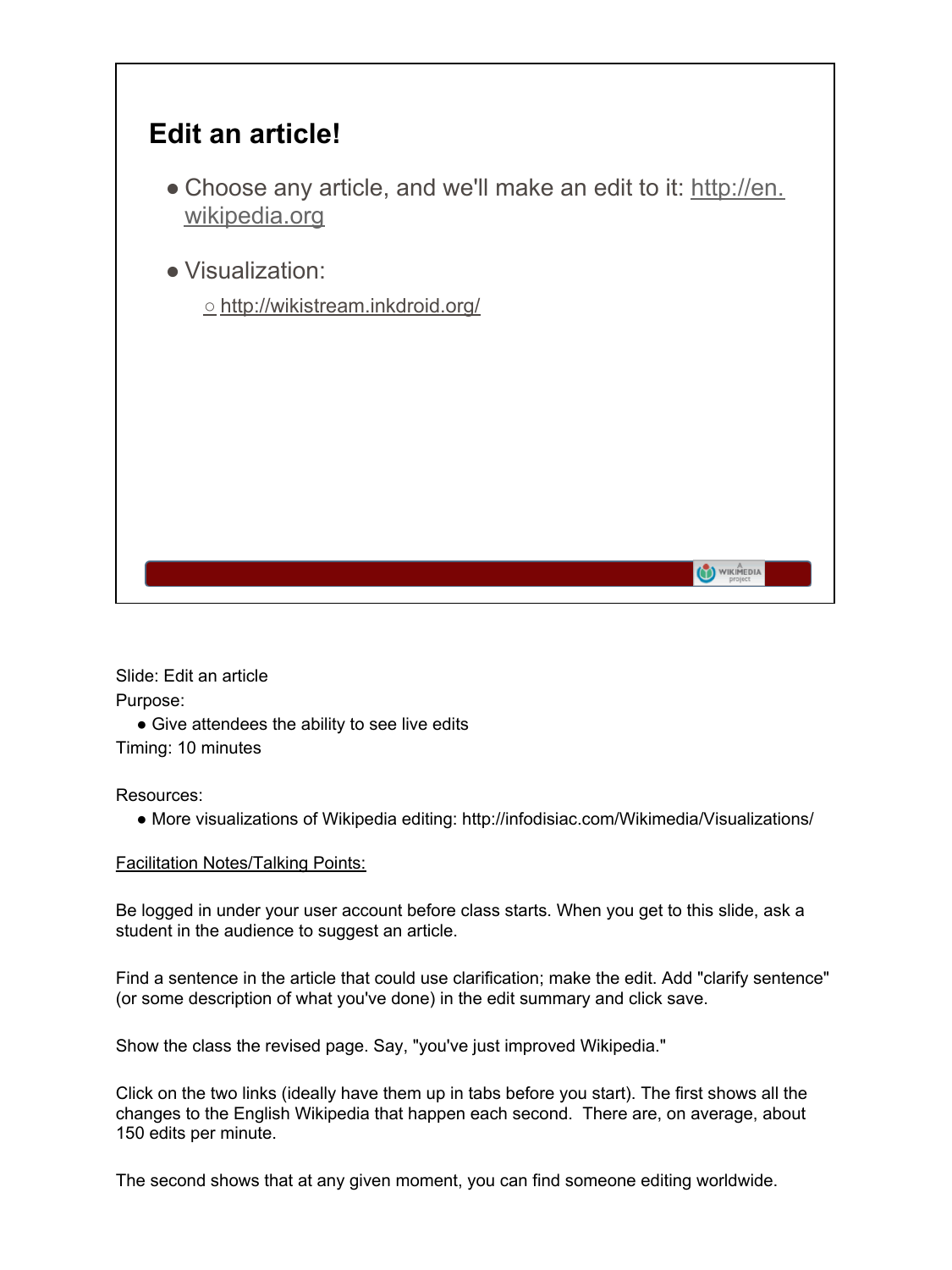

Slide: What Wikipedia "Is" and "Is Not" (Activity)

Purpose:

• Engage the class in an activity concerning what Wikipedia "Is" and "Is" Not"

Timing: 20 minutes

## Facilitation Notes/Talking Points:

Supplementary notes are available at the end of this slide deck.

Be sure you adapt the activity based on how much time you have. If you're short on time, take out all but the most important facets for students to learn.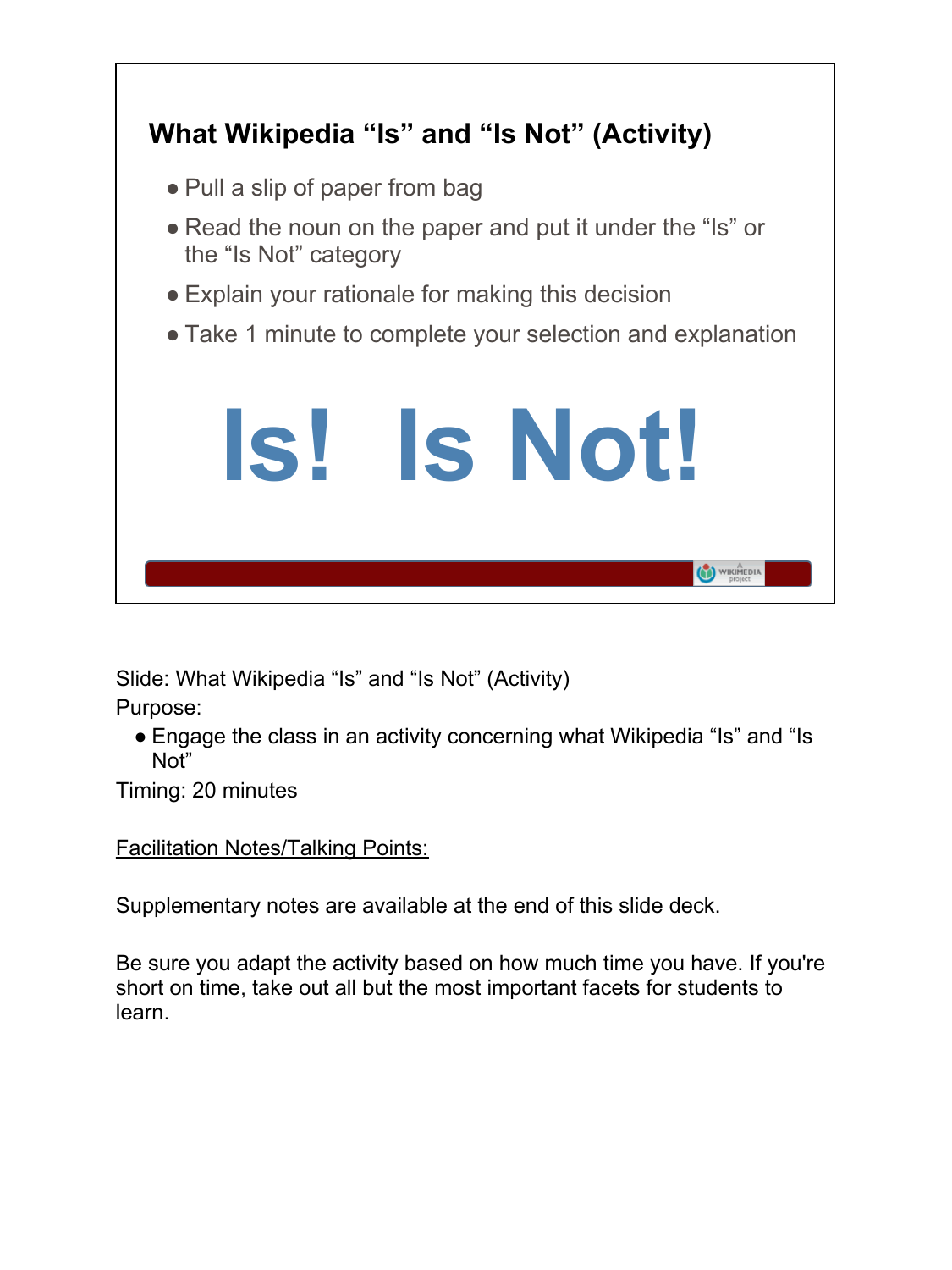## **What is Wikipedia?**

The basic principles by which Wikipedia operates have been summarized by editors in the form of the "five pillars":

- Wikipedia is an encyclopedia.
- Wikipedia has a neutral point of view.
- Wikipedia is free content that anyone can edit and distribute.
- Wikipedians should interact in a respectful and civil manner.
- Wikipedia does not have firm rules besides the five general principles presented here.

WIKIMEDIA

Slide: What is Wikipedia? Purpose:

● State the 5 pillars of Wikipedia.

Timing: 3 minutes

Resources:

- The "Introduction to Free Licenses" pamphlet describes briefly what free content is.
- The working definition of what counts as "free" on Wikipedia is the Definition of Free Cultural Works: http: //freedomdefined.org/Definition

### Facilitation Notes/Talking Points:

Say:

- The fundamental principles by which Wikipedia operates have been summarized by editors in the form of five "pillars"
- Wikipedia is an encyclopedia. It incorporates elements of general and specialized encyclopedias, almanacs and gazetteers.
- Wikipedia has a neutral point of view. Wikipedia strives for articles that advocate no single point of view. Sometimes this requires representing multiple points of view, presenting each point of view accurately and in context, and not presenting any point of view as "the truth" or "the best view".
- Wikipedia is free content that anyone can edit and distribute. Since all your contributions are freely licensed to the public, no editor owns any article; all of your contributions can and will be mercilessly edited and redistributed.
- Wikipedians should interact in a respectful and civil manner. Respect and be polite to your fellow Wikipedians, even when you disagree. Apply Wikipedia etiquette and avoid personal attacks.
- Wikipedia does not have firm rules besides the five general principles presented here. Be bold in updating articles and do not worry about making mistakes. Your efforts do not need to be perfect; prior versions are saved, so no damage is irreparable.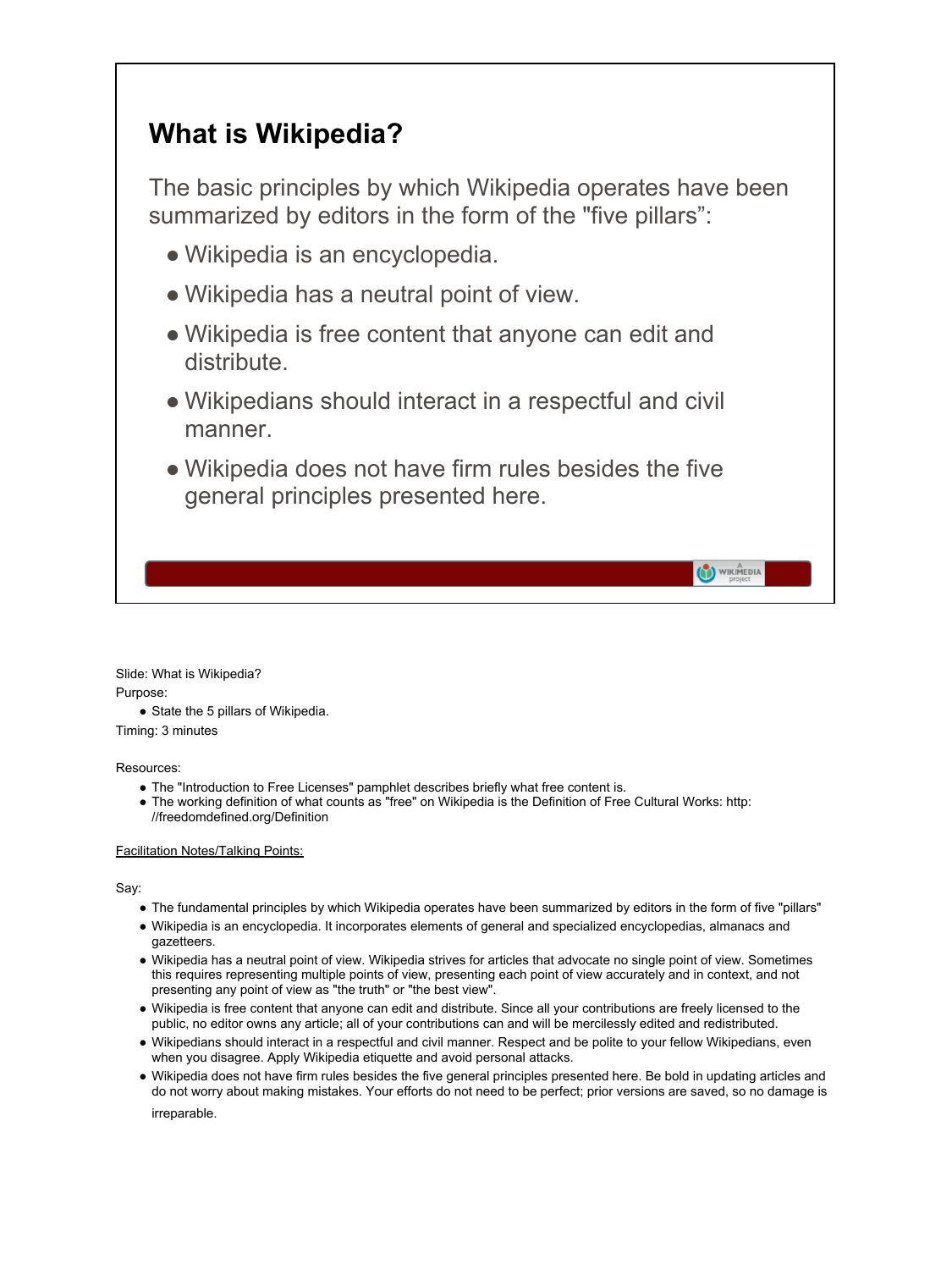# **What Wikipedia 'is not'…**

- A paper encyclopedia, a dictionary, a publisher of original thought or an indiscriminate collection of information
- A soapbox, means of promotion, blog, web space provider, social networking, or memorial site
- A repository of links, images, or media files
- A directory, manual, quidebook, textbook, or scientific journal
- A democracy, bureaucracy, battleground, anarchy or your web host

**6**

 $\bigodot_{\text{project}}^{\mathbb{A}}$ 

● A crystal ball

Slide: What Wikipedia 'is not'... Purpose:

• Explain what Wikipedia is not. Timing: 3 minutes

## Facilitation Notes/Talking Points:

Say:

● Wikipedia is an online encyclopedia and, as a means to that end, an online community of people interested in building a high-quality encyclopedia in a spirit of mutual respect. Therefore, there are certain things that Wikipedia is not.

Wikipedia is not:

- 1. A paper encyclopedia, a dictionary, a publisher of original thought or an indiscriminate collection of information
- 2. A soapbox, means of promotion, blog, web space provider, social networking, or memorial site
- 3. A repository of links, images, or media files
- 4. A directory, manual, guidebook, textbook, or scientific journal
- 5. A democracy, bureaucracy, battleground, anarchy or your web host
- 6. A crystal ball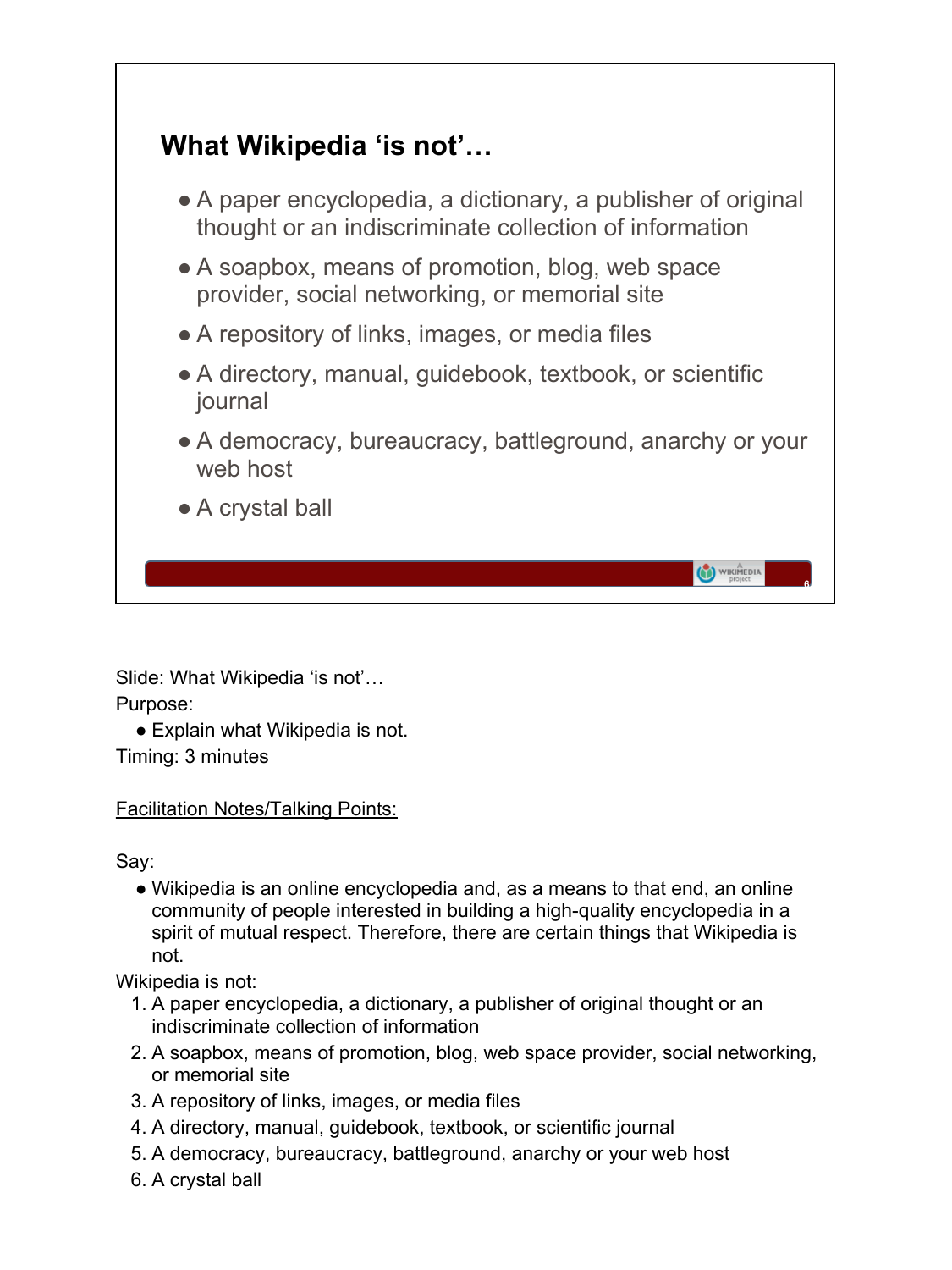

Slide: Thank You Purpose:

● Thank the learners and conclude the session. Timing: 1 minute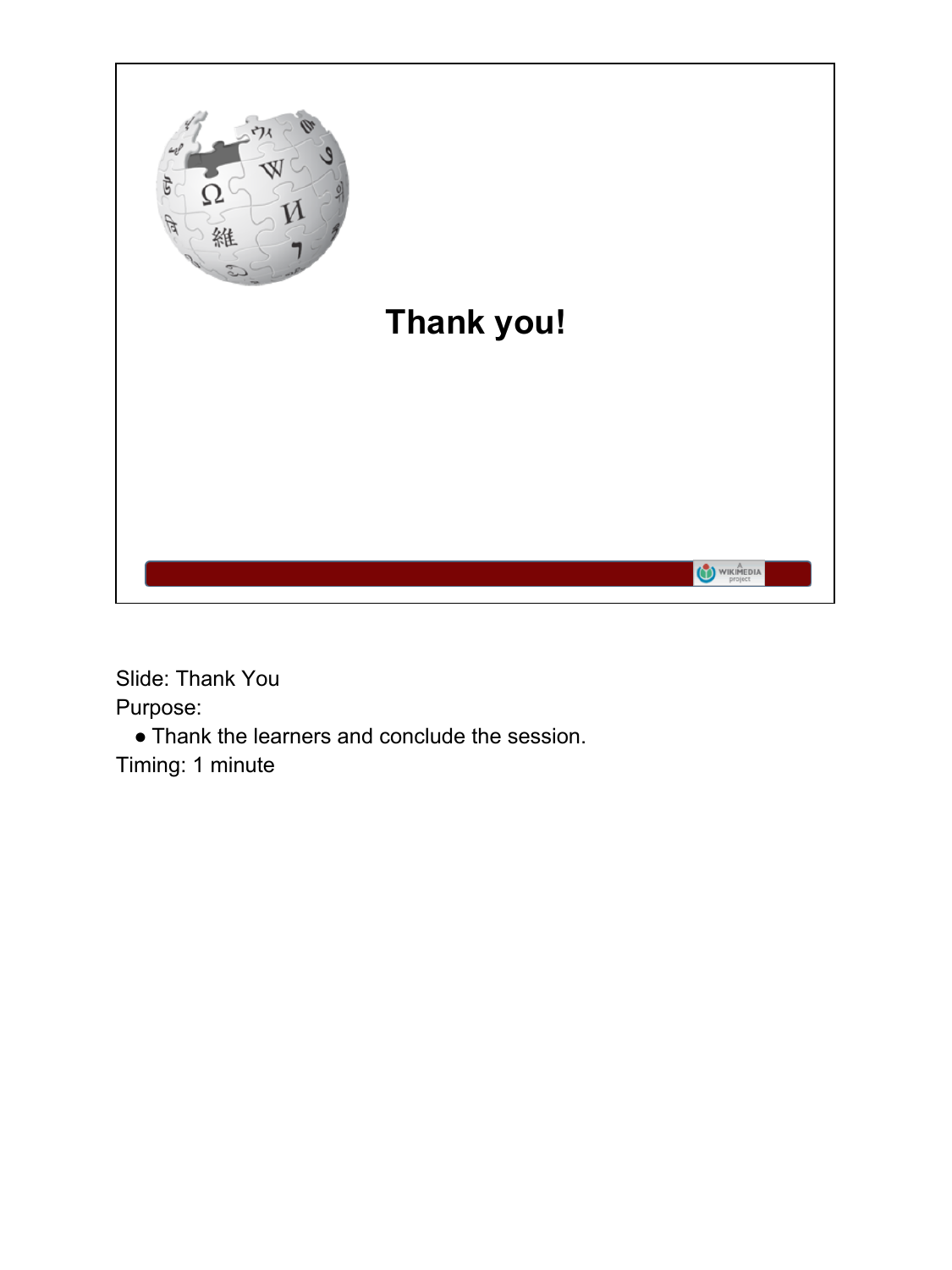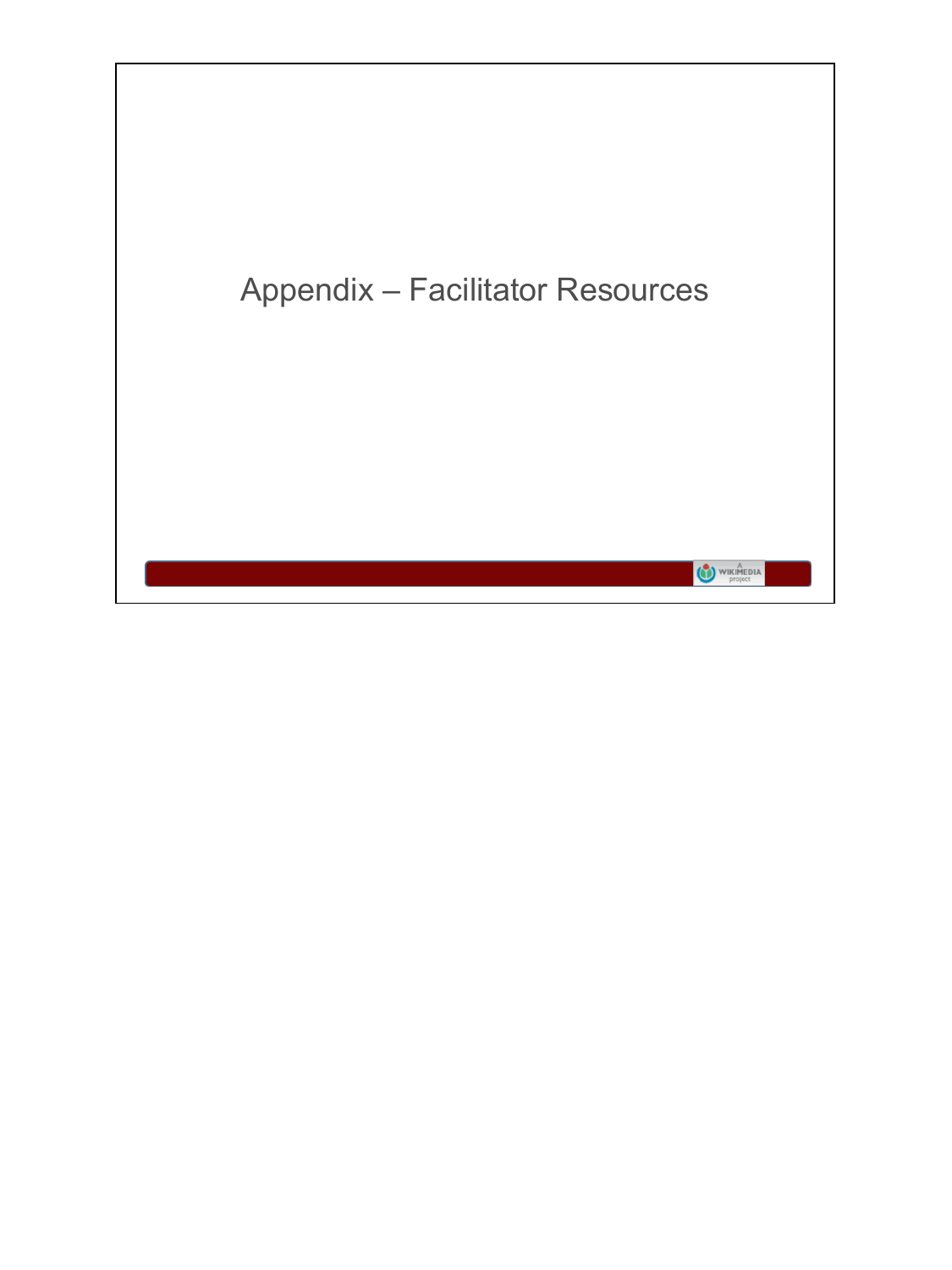Supplementary "Is!" Explanation, if Needed for Clarification:

- Collaborative: The term collaborative writing refers to projects where written works are created by multiple people together collaboratively rather than individually. Some projects are overseen by an editor or editorial team, but many grow without any of this top-down oversight.
- 1. Community: The Wikipedia community has established "a bureaucracy of sorts," including "a clear power structure that gives volunteer administrators the authority to exercise editorial control." Use the word "bureaucracy" carefully, as Wikipedia is not a true bureaucracy.
- 2. General principles: Wikipedia is based on 5 pillars or "general principles".
- Verifiable: The threshold for inclusion in Wikipedia is verifiability, not truth—whether readers can check that material added to Wikipedia has already been published by a reliable source, not whether editors think it is true. Verifiability is one of Wikipedia's core general principles.
- Multilingual: 260 languages currently exist
- Non-profit: Wikipedia is hosted and funded by the Wikimedia Foundation, a non-profit organization which also operates Wikipedia-related projects such as Wiktionary and Wikibooks. The Wikimedia chapters, local associations of users and supporters of the Wikimedia projects, also participate in the promotion, the development, and the funding of the project.
- Collective: Wikipedia comes from 'collective intelligence' and is 'collectively' created and maintained by a "collective" of editors.
- Referenced: Wikpedia is currently the largest and most popular general reference work reference on the Internet.

Supplementary "Is Not!" Explanation, if Needed for Clarification:

● Democracy: Wikipedia is not an experiment in democracy or any other political system. Its primary but not exclusive method of determining consensus is through editing and discussion, not voting.

WIKIMEDIA

- Social Network: Wikipedia is not a social network like MySpace or Facebook. You may not host your own website, blog, or wiki at Wikipedia.
- Soapbox: Although some topics, particularly those concerning current affairs and politics, may stir passions and tempt people to "climbs soapboxes" (i.e. passionately advocate their pet point of view), Wikipedia is not the medium for this.
- Image Repository: Wikipedia is not a repository of links, images, or media files. If you are interested in presenting a picture, please provide an encyclopedic context, or consider adding it to Wikimedia Commons.
- Single Point of View: Wikipedia is not a single point of view (soapbox) but rather a collective of intelligence and collaboration of many contributors.
- Indiscriminate collection of information: As explained in the Wikipedia policy introduction, merely being true, or even verifiable, does not automatically make something suitable for inclusion in the encyclopedia.
- Textbook: Wikipedia is an encyclopedic reference, not a textbook. The purpose of Wikipedia is to present facts, not to teach subject matter. It is not appropriate to create or edit articles that read as textbooks, with leading questions and systematic problem solutions as examples. These belong on our sister projects, such as Wikibooks, Wikisource, and Wikiversity.
- 1. Censored: Wikipedia may contain content that some readers consider objectionable or offensive, even exceedingly so (see Wikipedia:Content disclaimer). Anyone can edit an article, and most changes made are displayed immediately, so Wikipedia cannot guarantee that articles or images will always be acceptable to all readers, or that they will adhere to general social or religious norms.
- 2. Rule-based: Wikipedia is based on the 5 pillars (general principles) the  $5<sup>th</sup>$  of which states that no rules apply beyond the first 4 general principles.
- Lyric Database: Most song lyrics published after 1922 are protected by copyright, and any quotation of them must be kept to a minimum, and used for the purpose of direct commentary or to illustrate some aspect of the style. For songs in the public domain the article should not consist solely of the lyrics (Wikisource should be used for such articles instead), but should instead provide information about authorship, date of publication, social impact, and so on.
- Who's Who: Even when an event is notable, individuals involved in it may not be. Unless news coverage of an individual goes beyond the context of a single event, our coverage of that individual should be limited to the article about that event, in proportion to their importance to the overall topic.
- FAQs: Wikipedia articles should not list frequently asked questions (FAQs). Instead, format the information provided as neutral prose within the appropriate article(s).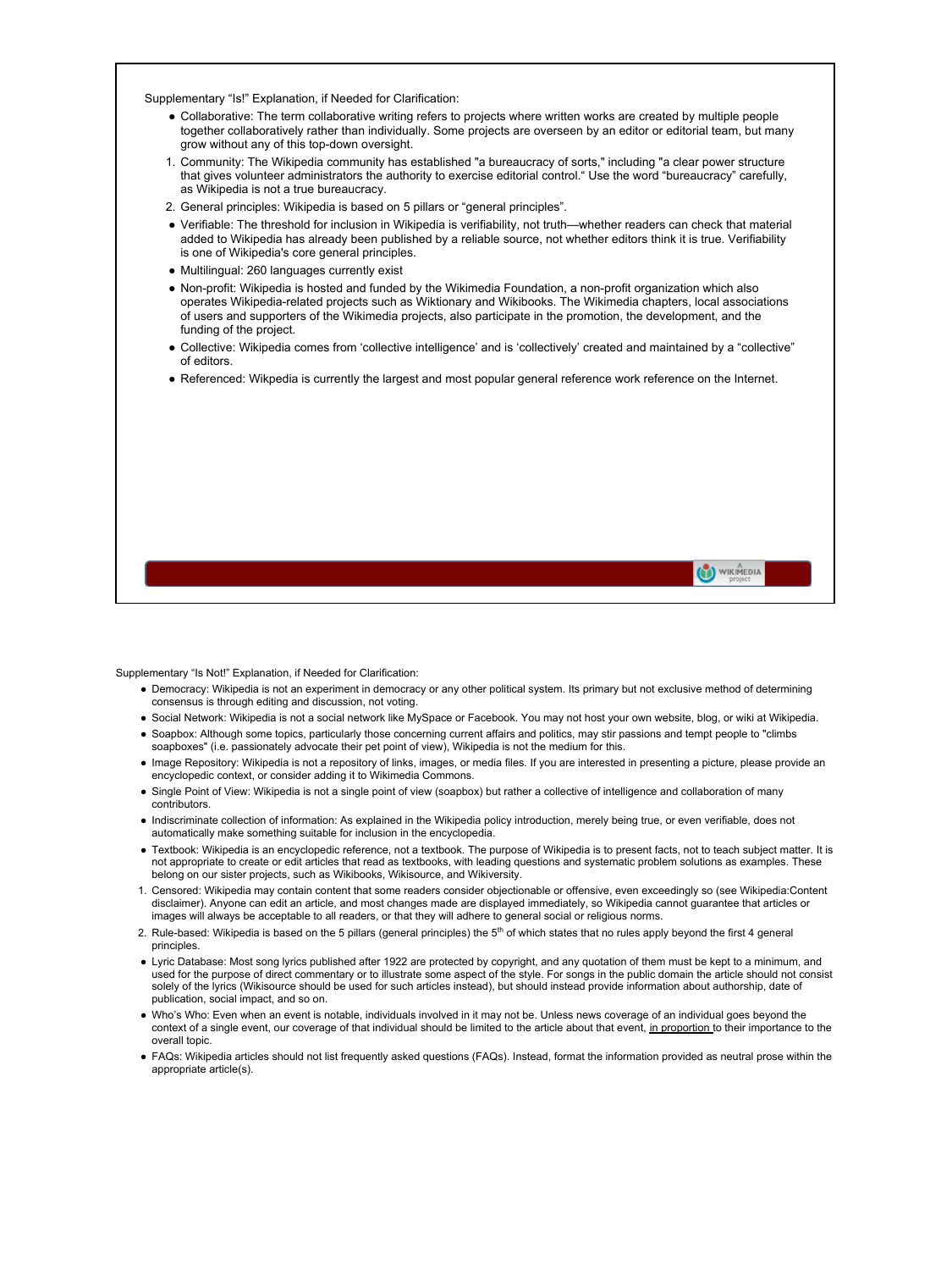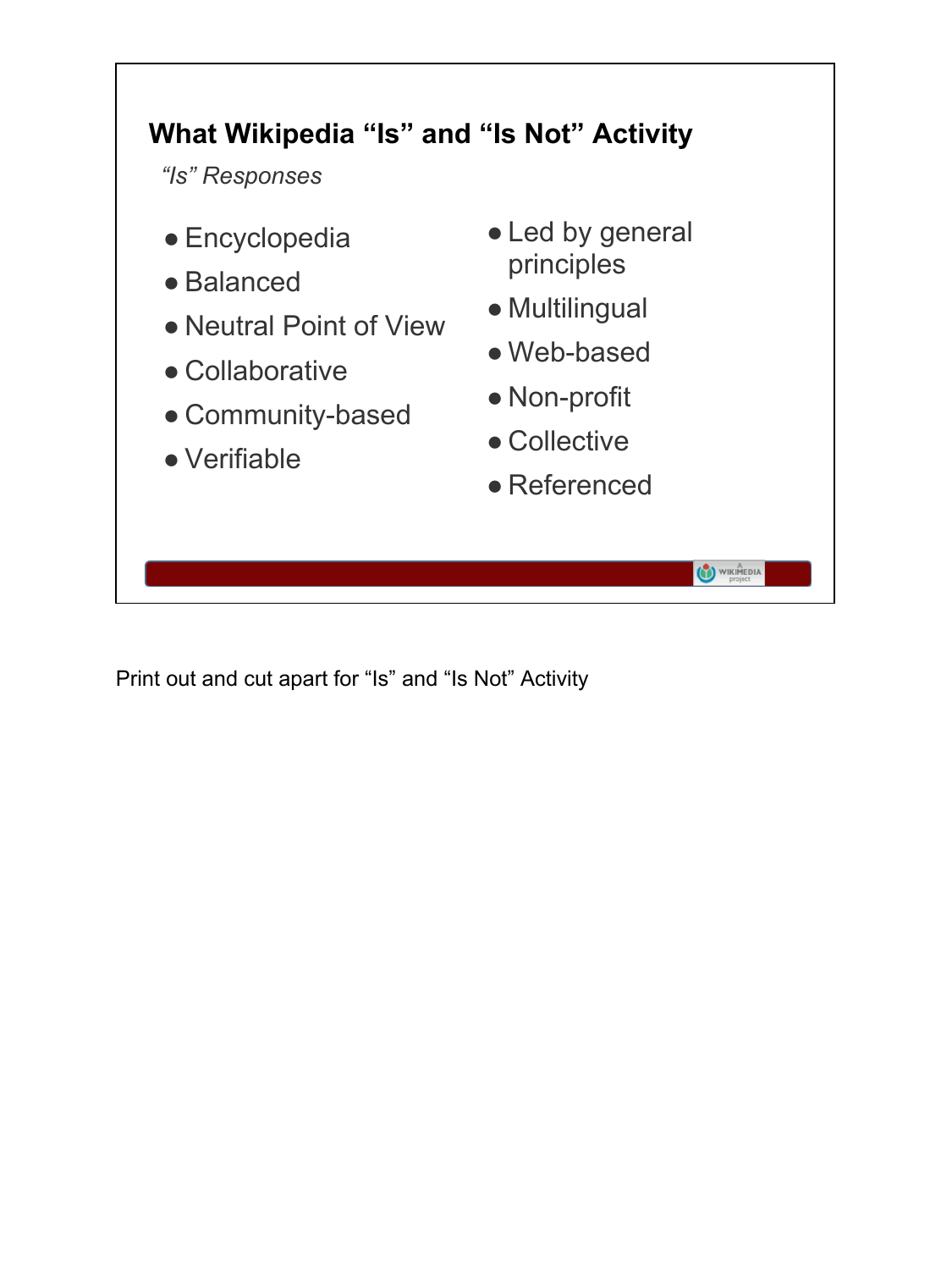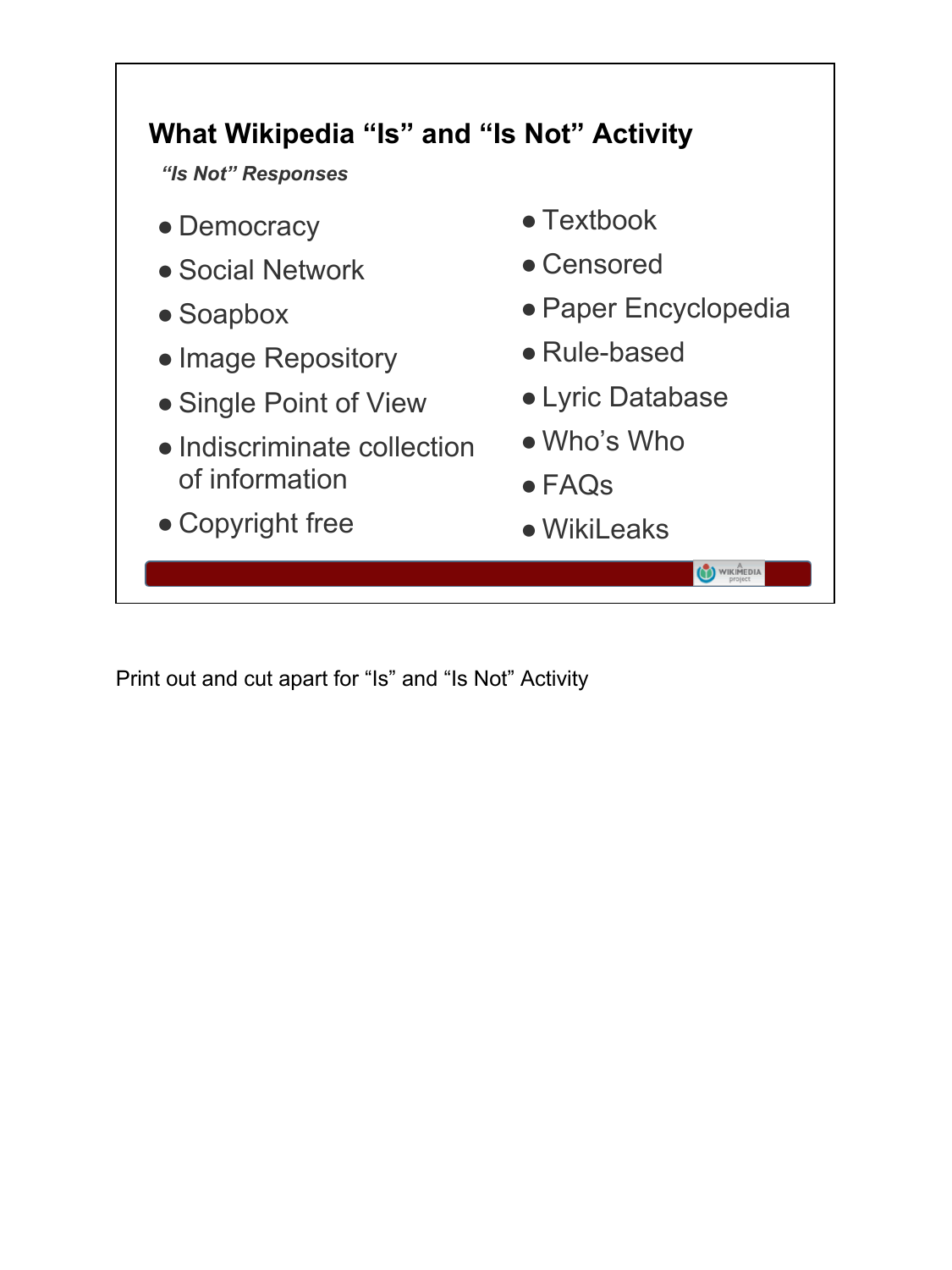